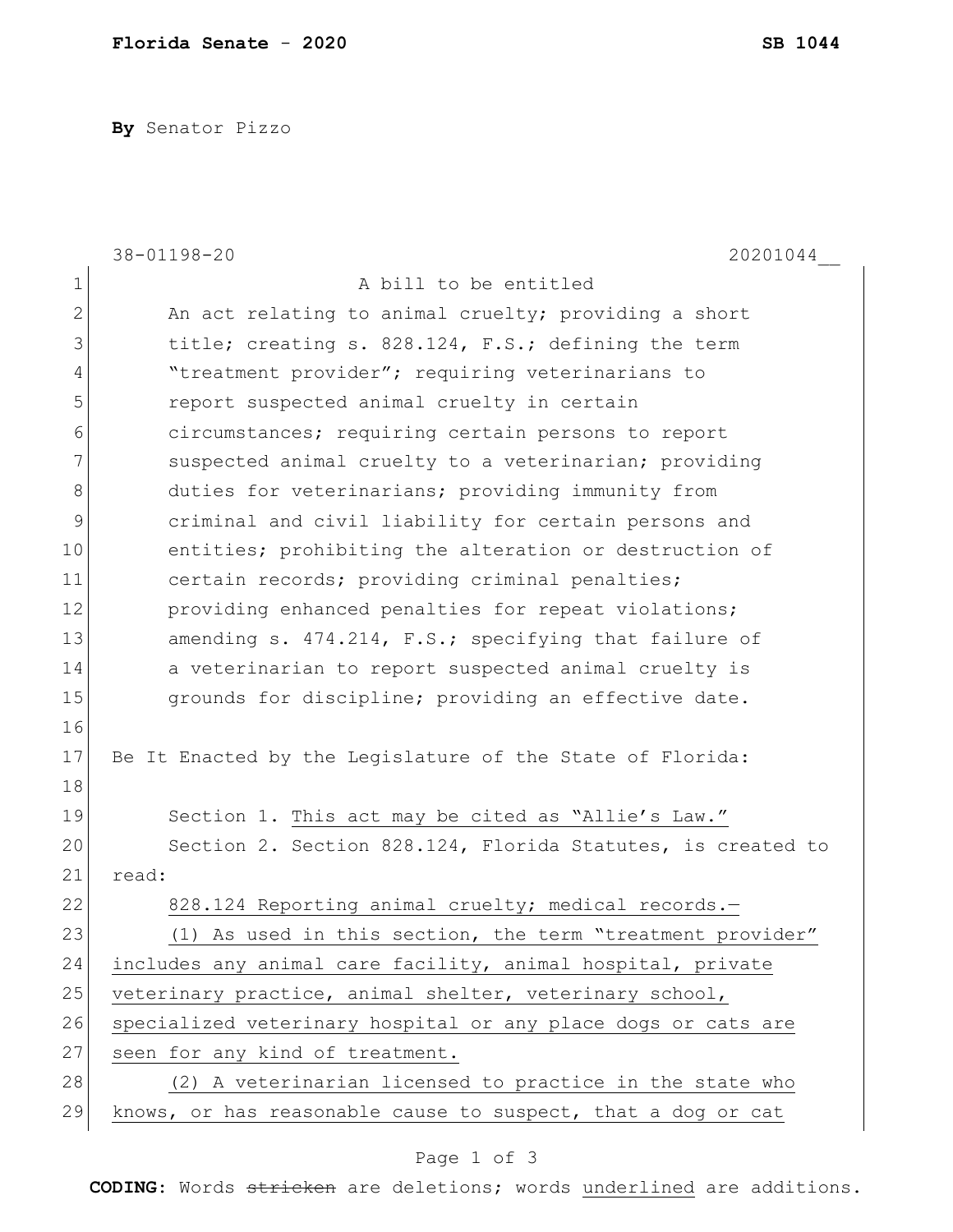|    | 38-01198-20<br>20201044                                          |
|----|------------------------------------------------------------------|
| 30 | showing visible signs of cruelty, as prohibited under s.         |
| 31 | 828.12(1), has been or is being subjected to animal cruelty by   |
| 32 | its owner or under its owner's care shall report such knowledge  |
| 33 | or suspicion within 48 hours after obtaining such knowledge or   |
| 34 | suspicion to a local law enforcement or animal control agency    |
| 35 | for investigation.                                               |
| 36 | (3) A veterinary technician or an employee or volunteer of       |
| 37 | an animal treatment provider, facility, or shelter who during    |
| 38 | the normal course of care of a dog or cat knows or has reason to |
| 39 | suspect that a dog or cat showing visible signs of cruelty, as   |
| 40 | prohibited under s. 828.12(1), has been or is being subjected to |
| 41 | animal cruelty by its owner or under its owner's care shall      |
| 42 | report within 24 hours to a veterinarian such knowledge or       |
| 43 | suspicion, who shall, if the cooperation of the owner or         |
| 44 | caretaker is obtained, attempt to examine the dog or cat within  |
| 45 | 24 hours after notification of suspected cruelty. If the owner   |
| 46 | or caretaker refuses to permit a veterinarian to examine a dog   |
| 47 | or cat that has been reported to a veterinarian under this       |
| 48 | subsection as possibly subjected to animal cruelty, or the       |
| 49 | veterinarian is otherwise unable to examine the animal, then the |
| 50 | veterinarian shall report the suspected cruelty to a local law   |
| 51 | enforcement or animal control agency for investigation.          |
| 52 | (4) A veterinarian, a veterinary technician, or an employee      |
| 53 | or volunteer of a treatment provider, facility, or shelter       |
| 54 | practicing in this state shall be held harmless from either      |
| 55 | criminal or civil liability for any decisions made to report     |
| 56 | suspected cruelty. Any such animal treatment provider, facility, |
| 57 | or shelter is immune from all civil liability for any decisions  |
| 58 | made to report suspected cruelty and its cooperation with any    |

## Page 2 of 3

**CODING**: Words stricken are deletions; words underlined are additions.